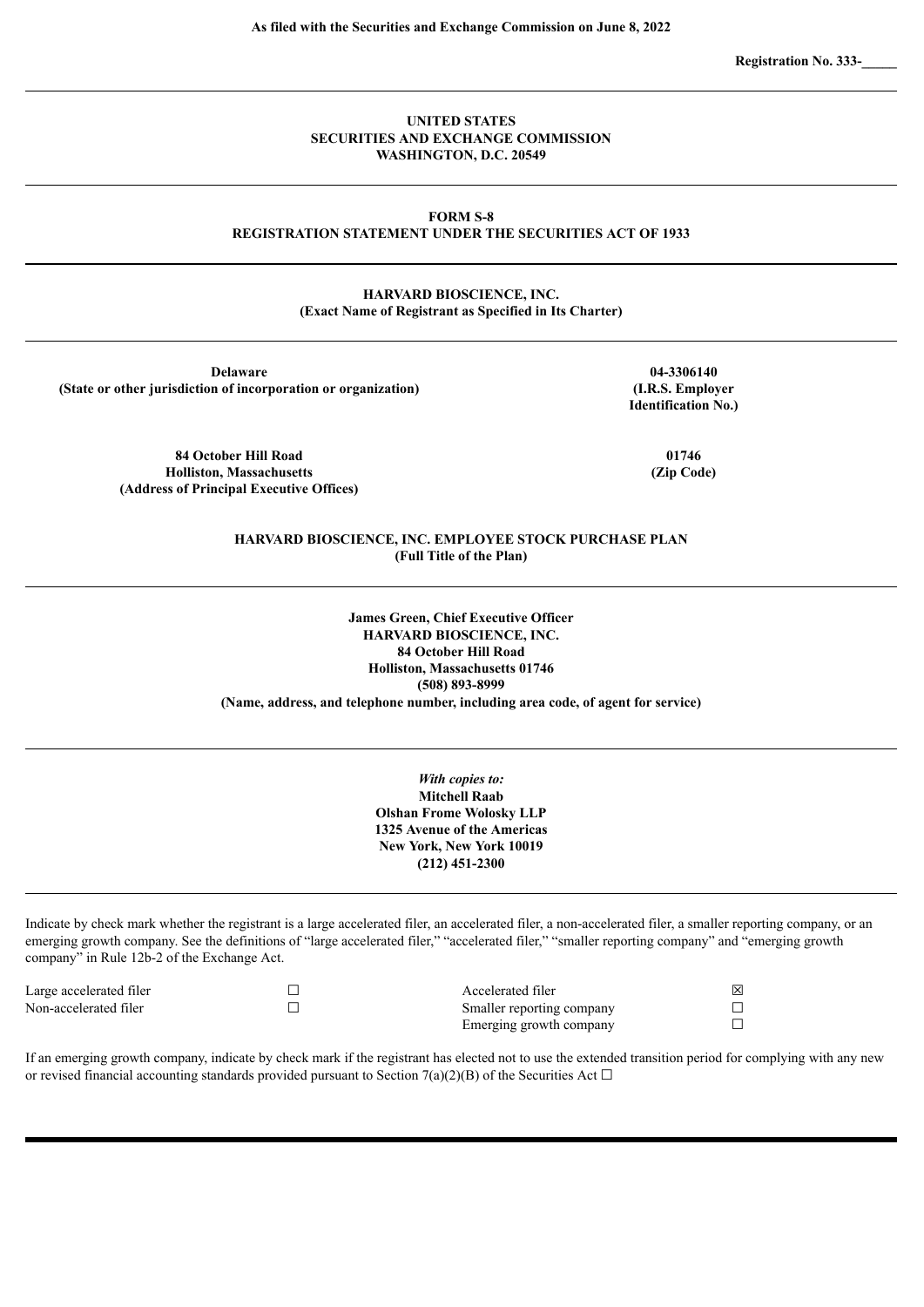## **INCORPORATION BY REFERENCE OF PRIOR REGISTRATION STATEMENT**

This Registration Statement is filed by Harvard Bioscience, Inc. (the "Registrant") for the purpose of registering pursuant to General Instruction E to Form S-8, 500,000 additional shares of the Registrant's common stock, par value \$0.01 per share (the "Common Stock") under Amendment No. 5 to the Harvard Bioscience, Inc. Employee Stock Purchase Plan (as amended, the "ESPP"). On April 7, 2022, the Registrant filed with the Securities and Exchange Commission (the "Commission") a definitive proxy statement that included proposals to, among other things, increase the number of shares available for issuance under the ESPP by 500,000 shares of Common Stock. The proposal to increase the number of shares available for issuance under the ESPP was approved by the Registrant's stockholders on May 17, 2022. This Registration Statement registers the 500,000 additional shares of Common Stock available for issuance under the ESPP.

The additional 500,000 shares of Common Stock available for issuance under the ESPP registered pursuant to this Registration Statement are the same class as those included on registration statements on Form S-8, and post-effective amendments thereto, filed on January 17, 2001 (File No. 333-53848), June 15, 2001 (File No. 333-53848), June 7, 2013 (File No. 333-189175), June 5, 2017 (File No. 333-218497) and May 30, 2019 (File No. 333- 231825). The contents of all aforementioned Registration Statements, including any amendments thereto or filings incorporated therein, are incorporated herein by reference, except as modified herein.

# **PART II**

## **INFORMATION REQUIRED IN THE REGISTRATION STATEMENT**

#### **Item 3. Incorporation of Documents by Reference.**

The Registrant is subject to the informational and reporting requirements of Sections 13(a), 14 and 15(d) of the Securities Exchange Act of 1934, as amended (the "Exchange Act"), and in accordance therewith files reports, proxy statements and other information with the Commission. The following documents, which are on file with the Commission, are hereby incorporated by reference in, and shall be deemed a part of, this Registration Statement (other than any such documents or portions thereof that are furnished under Item 2.02 or Item 7.01 of Form 8-K, unless otherwise indicated therein, including any exhibits included with such Items):

(a) The Registrant's Annual Report on Form 10-K for the year ended December 31, 2021 filed with the Commission on [March](https://www.sec.gov/ix?doc=/Archives/edgar/data/1123494/000117184322001806/hboi20211231_10k.htm) 11, 2022;

(b) The Registrant's Definitive Proxy Statement on Schedule 14A filed with the Commission on [April](https://www.sec.gov/Archives/edgar/data/1123494/000117184322002450/def14a_040722.htm) 7, 2022;

(c) The Registrant's Quarterly Report on Form 10-Q for the quarter ended March 31, 2022 filed with the Commission on  $\underline{May 4, 2022}$ ;

(d) The Registrant's Current Reports on Form 8-K filed with the [Commission](https://www.sec.gov/ix?doc=/Archives/edgar/data/1123494/000119380522000823/e621669_8k-hbio.htm) on [January](https://www.sec.gov/ix?doc=/Archives/edgar/data/0001123494/000119380522000124/e621242_8k-hbi.htm) 25, 2022, January 28, 2022, [April](https://www.sec.gov/ix?doc=/Archives/edgar/data/0001123494/000119380522000698/e621557_8k-hbi.htm) 28, 2022, and May 17, 2022; and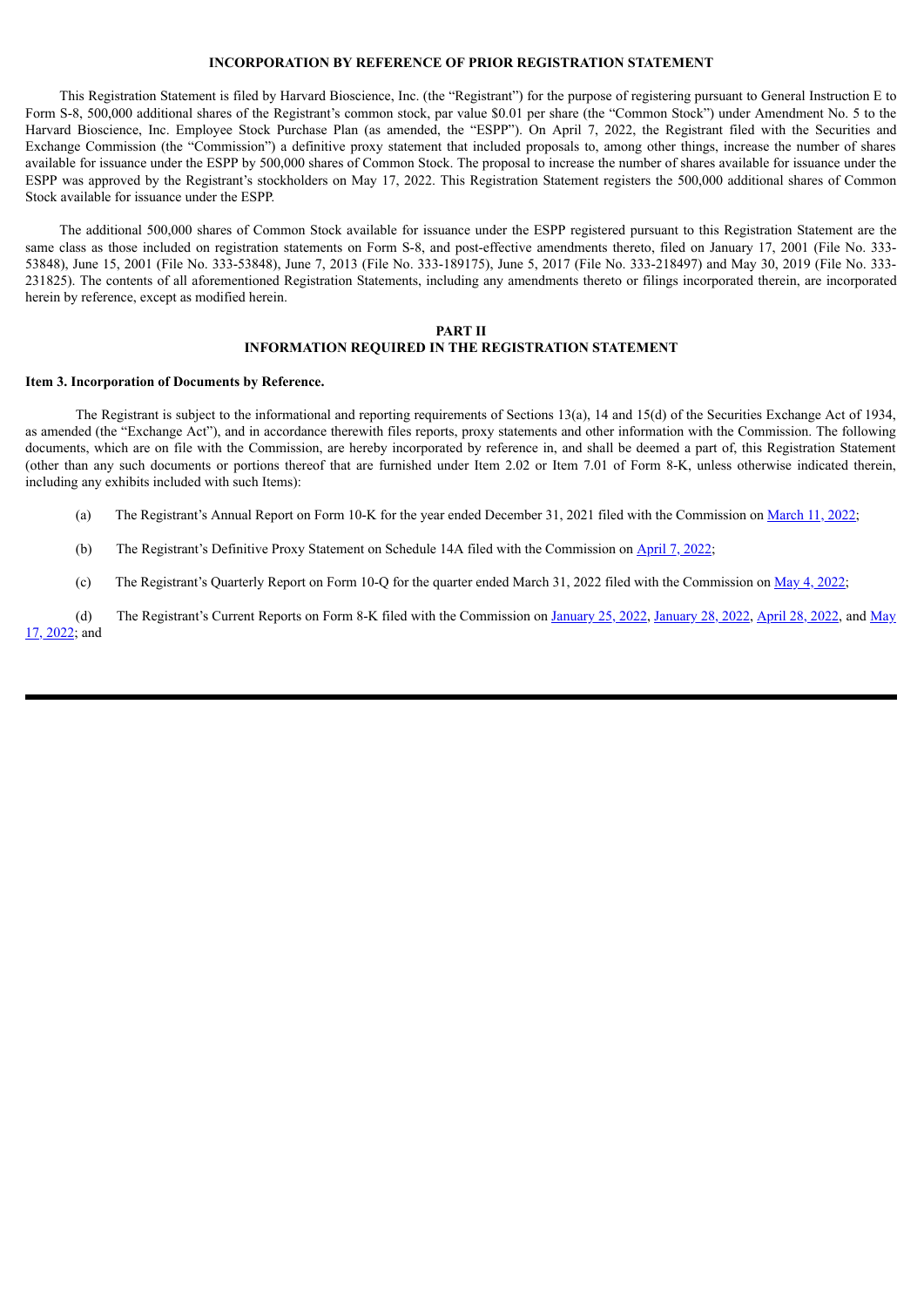(e) The description of the Registrant's Common Stock contained in the Registrant's registration statement on Form 8-A (File No. 000-31923) filed with the Commission on [November](https://www.sec.gov/Archives/edgar/data/1123494/000091205700047956/a2029213z8-a12g.txt) 9, 2000 under the Exchange Act, including any amendment or report filed for the purpose of updating such description.

All documents subsequently filed by the Registrant pursuant to Sections 13(a), 13(c), 14 and 15(d) of the Exchange Act, prior to the filing of a post-effective amendment which indicates that all securities offered hereby have been sold or which deregisters all securities then remaining unsold, shall be deemed to be incorporated by reference in this Registration Statement and to be part hereof from the date of the filing of such documents. The Registrant is not, however, incorporating by reference any documents or portions thereof, whether specifically listed above or filed in the future, that are not deemed "filed" with the Commission, including any information furnished pursuant to Items 2.02 or 7.01 of Form 8-K or related exhibits furnished pursuant to Item 9.01 of Form 8-K.

Any statement contained in a document incorporated or deemed to be incorporated by reference herein shall be deemed to be modified or superseded for the purposes of this Registration Statement to the extent that a statement contained herein or in any other subsequently filed document which also is or is deemed to be incorporated by reference herein modifies or supersedes such statement. Any statement so modified or superseded shall not be deemed, except as so modified or superseded, to constitute a part of this Registration Statement. Under no circumstances will any information furnished under Items 2.02 or 7.01 of Form 8-K be deemed incorporated by reference unless such Current Report on Form 8-K expressly provides to the contrary.

#### **Item 4. Description of Securities.**

Not applicable.

## **Item 5. Interests of Named Experts and Counsel.**

Not applicable.

## **Item 6. Indemnification of Directors and Officers.**

As permitted by Section 102 of the Delaware General Corporation Law, the Registrant has adopted provisions in its Second Amended and Restated Certificate of Incorporation, or its Charter, and Amended and Restated Bylaws, as amended, or its Bylaws, that limit or eliminate the personal liability of its directors for a breach of their fiduciary duty of care as a director. The duty of care generally requires that, when acting on behalf of a corporation, directors exercise an informed business judgment based on all material information reasonably available to them. Consequently, a director will not be personally liable to the Registrant or its stockholders for monetary damages for breach of fiduciary duty as a director, except for liability for:

- any breach of the director's duty of loyalty to the Registrant or its stockholders;
- any act or omission not in good faith or that involves intentional misconduct or a knowing violation of law;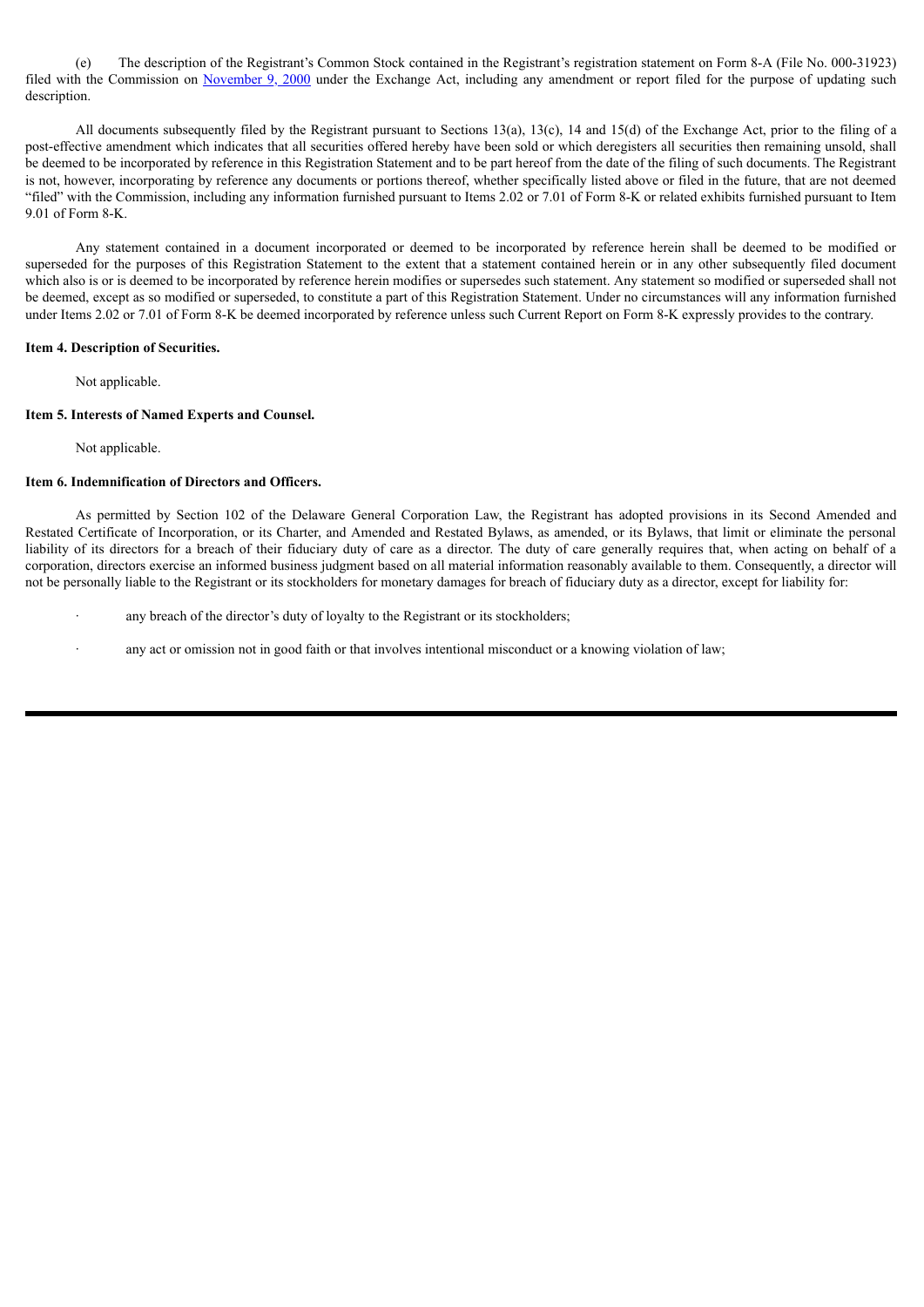- any act related to unlawful stock repurchases, redemptions or other distributions or payments of dividends; or
- any transaction from which the director derived an improper personal benefit.

These limitations of liability do not affect the availability of equitable remedies such as injunctive relief or rescission. The Registrant's Bylaws also authorizes the Registrant to indemnify its officers, directors and other agents to the fullest extent permitted under Delaware law.

As permitted by Section 145 of the Delaware General Corporation Law, the Registrant's Bylaws provide that it will indemnify any person who was or is a party or is threatened to be made a party to any threatened, pending or completed action, suit or other proceeding by reason of the fact that such person, or a person of whom he or she is the legal representative, is or was the Registrant's director or officer, or by reason of the fact that the Registrant's director or officer is or was serving, at the Registrant's request, as a director, partner, trustee, officer, employee or agent of another corporation or of a partnership, joint venture, trust or other enterprise, including service with respect to employee benefit plans maintained or sponsored by the Registrant. The Registrant will indemnify such persons against expenses (including reasonable attorneys' fees), judgments, penalties, fines and amounts reasonably paid in settlement that are incurred in connection with such action if such person acted in good faith and in a manner reasonably believed to be in or not opposed to the Registrant's best interests and, with respect to any criminal proceeding, had no reasonable cause to believe such person's conduct was unlawful. Any amendment of this provision will not reduce the Registrant's indemnification obligations relating to actions taken before an amendment.

In addition, the Registrant has entered into separate indemnification agreements, a form of which is attached as Exhibit 10.2 to the Registrant's Quarterly Report on Form 10-Q (filed with the Commission on May 8, 2020), with the Registrant's directors and certain of its officers which may be broader than the specific indemnification provisions contained in the Delaware General Corporation Law. These indemnification agreements generally require the Registrant, among other things, to indemnify such officers and directors against liabilities that may arise by reason of their status or service as directors or officers, subject to certain exceptions and limitations. These indemnification agreements also require the Registrant to advance any expenses incurred by such directors or officers as a result of any proceeding against them as to which they could be indemnified.

The Registrant has also obtained policies that insure its directors and officers and those of its subsidiaries against certain liabilities they may incur in their capacity as directors and officers. Under these policies, the insurer, on the Registrant's behalf, may also pay amounts for which the Registrant has granted indemnification to the directors or officers. These indemnification provisions and the indemnification agreements may be sufficiently broad to permit indemnification of the Registrant's officers and directors for liabilities, including reimbursement of expenses incurred, arising under the Securities Act.

The foregoing summaries are qualified in their entirety by the terms and provisions of such arrangements.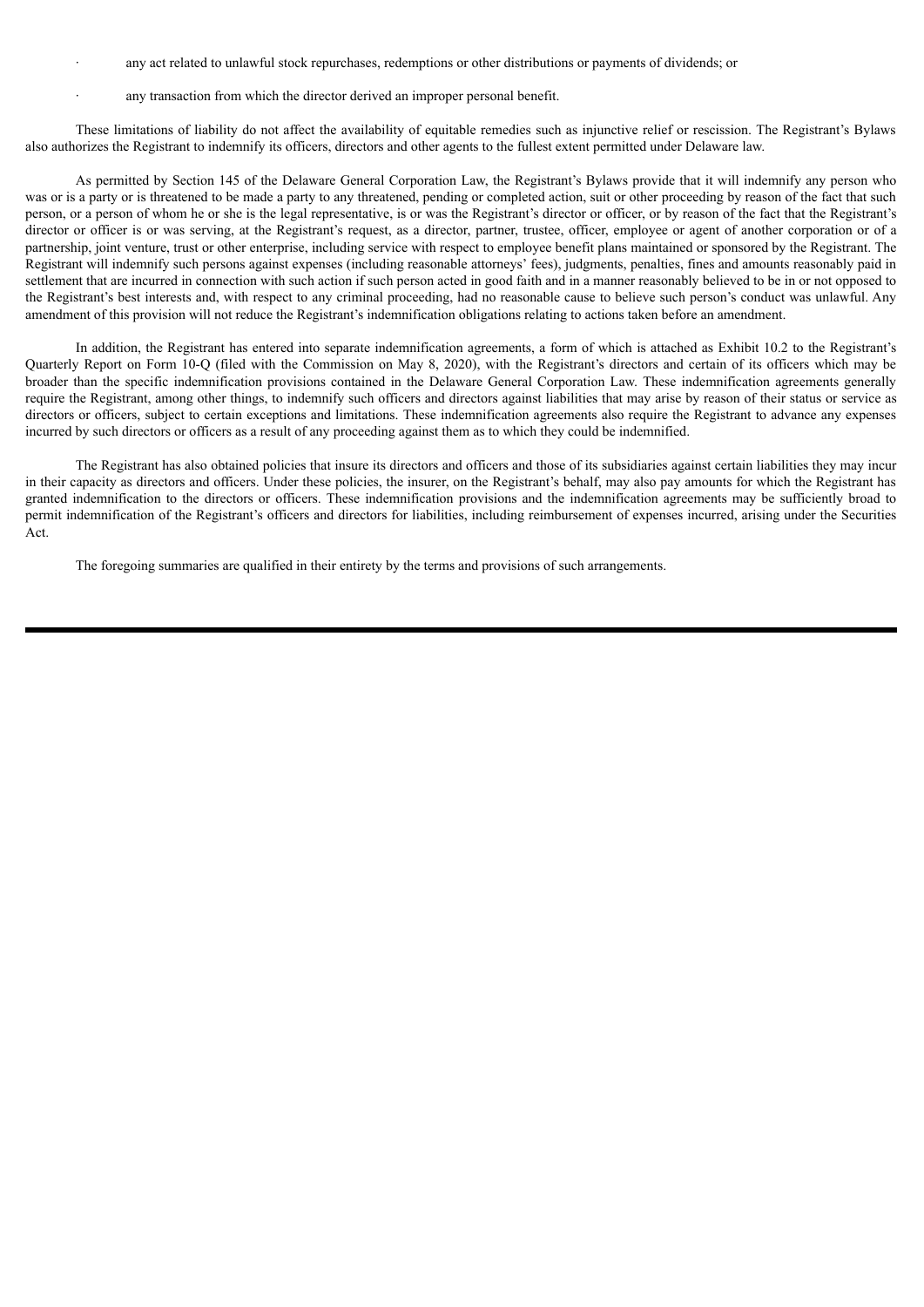## **Item 7. Exemption from Registration Claimed.**

Not applicable.

## **Item 8. Exhibits.**

The Exhibit Index preceding the signature page to this Registration Statement is incorporated by reference.

## **Item 9. Undertakings.**

(a) The undersigned registrant hereby undertakes:

- (1) To file, during any period in which offers or sales are being made, a post-effective amendment to this Registration Statement:
	- (i) to include any prospectus required by Section  $10(a)(3)$  of the Securities Act;
	- (ii) to reflect in the prospectus any facts or events arising after the effective date of the Registration Statement (or the most recent posteffective amendment thereof) which, individually or in the aggregate, represent a fundamental change in the information set forth in the Registration Statement. Notwithstanding the foregoing, any increase or decrease in volume of securities offered (if the total dollar value of securities offered would not exceed that which was registered) and any deviation from the low or high end of the estimated maximum offering range may be reflected in the form of prospectus filed with the Commission pursuant to Rule 424(b) if, in the aggregate, the changes in volume and price represent no more than 20 percent change in the maximum aggregate offering price set forth in the "Calculation of Registration Fee" table in the effective Registration Statement; and
	- (iii) to include any material information with respect to the plan of distribution not previously disclosed in the Registration Statement or any material change to such information in the Registration Statement;

*provided, however*, that paragraphs (a)(1)(i) and (a)(1)(ii) do not apply if the information required to be included in a post-effective amendment by those paragraphs is contained in reports filed with or furnished to the Commission by the registrant pursuant to Section 13 or Section 15(d) of the Exchange Act that are incorporated by reference in the Registration Statement.

- (2) That, for the purpose of determining any liability under the Securities Act, each such post-effective amendment shall be deemed to be a new registration statement relating to the securities offered therein, and the offering of such securities at that time shall be deemed to be the initial bona fide offering thereof.
- (3) To remove from registration by means of a post-effective amendment any of the securities being registered which remain unsold at the termination of the offering.

(b) The undersigned registrant hereby undertakes that, for purposes of determining any liability under the Securities Act, each filing of the registrant's annual report pursuant to Section 13(a) or 15(d) of the Exchange Act (and, where applicable, each filing of an employee benefit plan's annual report pursuant to Section 15(d) of the Exchange Act) that is incorporated by reference in this Registration Statement shall be deemed to be a new registration statement relating to the securities offered therein, and the offering of such securities at that time shall be deemed to be the initial bona fide offering thereof.

(h) Insofar as indemnification for liabilities arising under the Securities Act may be permitted directors, officers and controlling persons of the registrant pursuant to the foregoing provisions, or otherwise, the registrant has been advised that in the opinion of the Commission such indemnification is against public policy as expressed in the Securities Act and is, therefore, unenforceable. In the event that a claim for indemnification against such liabilities (other than the payment by the registrant of expenses incurred or paid by a director, officer or controlling person of the registrant in the successful defense of any action, suit or proceeding) is asserted by such director, officer or controlling person in connection with the securities being registered, the registrant will, unless in the opinion of its counsel the matter has been settled by controlling precedent, submit to a court of appropriate jurisdiction the question whether such indemnification by it is against public policy as expressed in the Securities Act and will be governed by the final adjudication of such issue.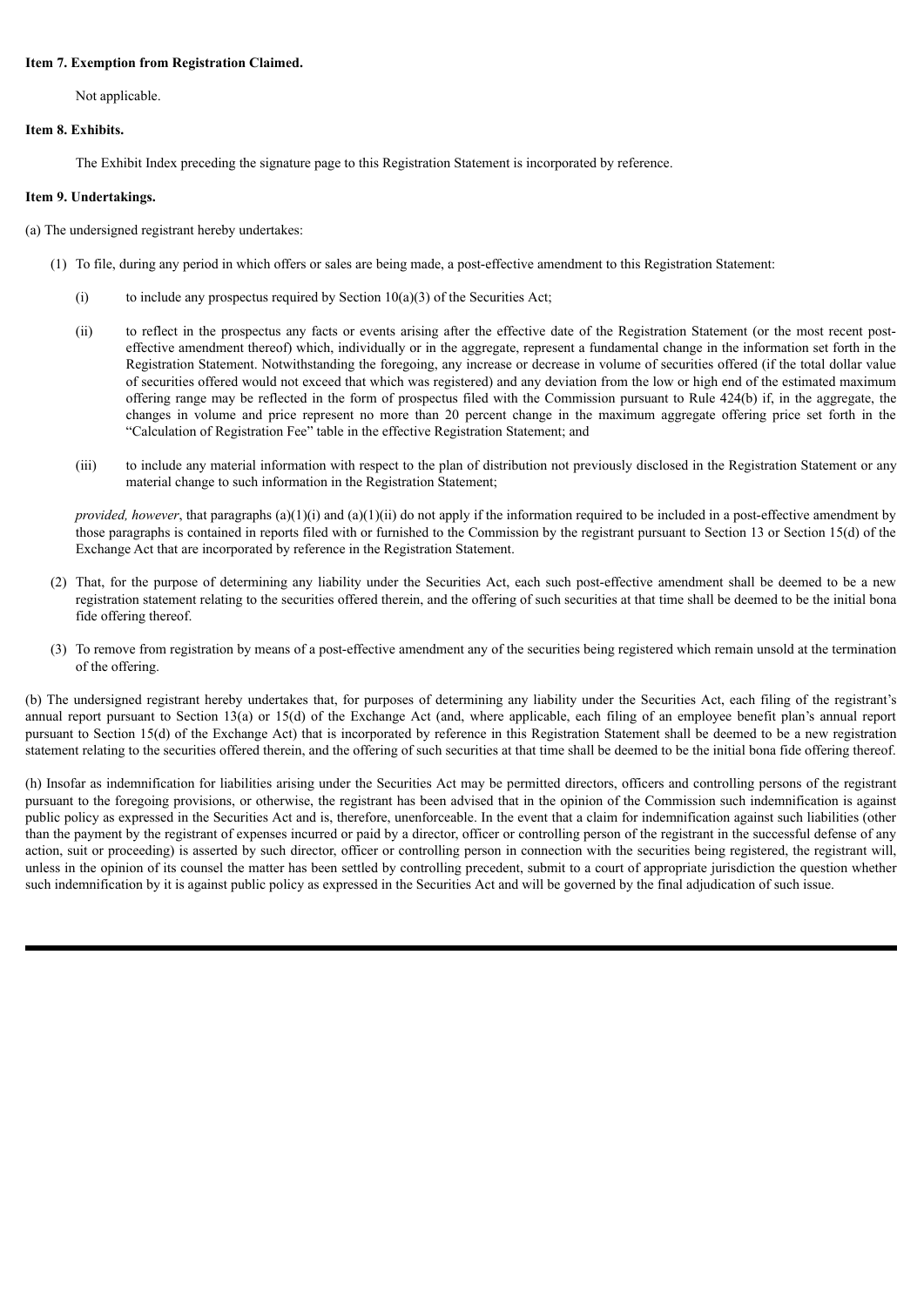# **EXHIBIT INDEX**

| Exhibit       |                                                                                                |
|---------------|------------------------------------------------------------------------------------------------|
| <b>Number</b> | <b>Description</b>                                                                             |
| $4.1^{(1)}$   | Second Amended and Restated Certificate of Incorporation of Harvard Bioscience, Inc.           |
| $4.2^{(1)}$   | Amended and Restated Bylaws of Harvard Bioscience, Inc.                                        |
| $4.3^{(2)}$   | Amendment No. 1 to Amended and Restated Bylaws of Harvard Bioscience, Inc.                     |
| $4.4^{(1)}$   | Specimen certificate for shares of Common Stock, \$0.01 par value, of Harvard Bioscience, Inc. |
| $4.5^{(3)}$   | Harvard Bioscience, Inc. Employee Stock Purchase Plan, as amended.                             |
| $5.1*$        | Opinion of Olshan Frome Wolosky LLP.                                                           |
| $23.1*$       | <b>Consent of Grant Thornton LLP.</b>                                                          |
| $23.2*$       | Consent of Olshan Frome Wolosky LLP (contained in Exhibit 5.1).                                |
| $24.1*$       | Power of attorney (included on the signature page to this Registration Statement).             |
| $107*$        | <b>Filing Fee Table</b>                                                                        |

\* Filed herewith.

(1) Previously filed as an exhibit to the Company's Registration Statement on Form S-1/A (File No. 333-45996) (filed on November 9, 2000) and incorporated by reference thereto.

(2) Previously filed as an exhibit to the Company's Current Report on Form 8-K (filed on November 1, 2007) and incorporated by reference thereto.

(3) Previously filed as an exhibit to the Company's Current Report on Form 8-K (filed on May 17, 2022) and incorporated by reference thereto.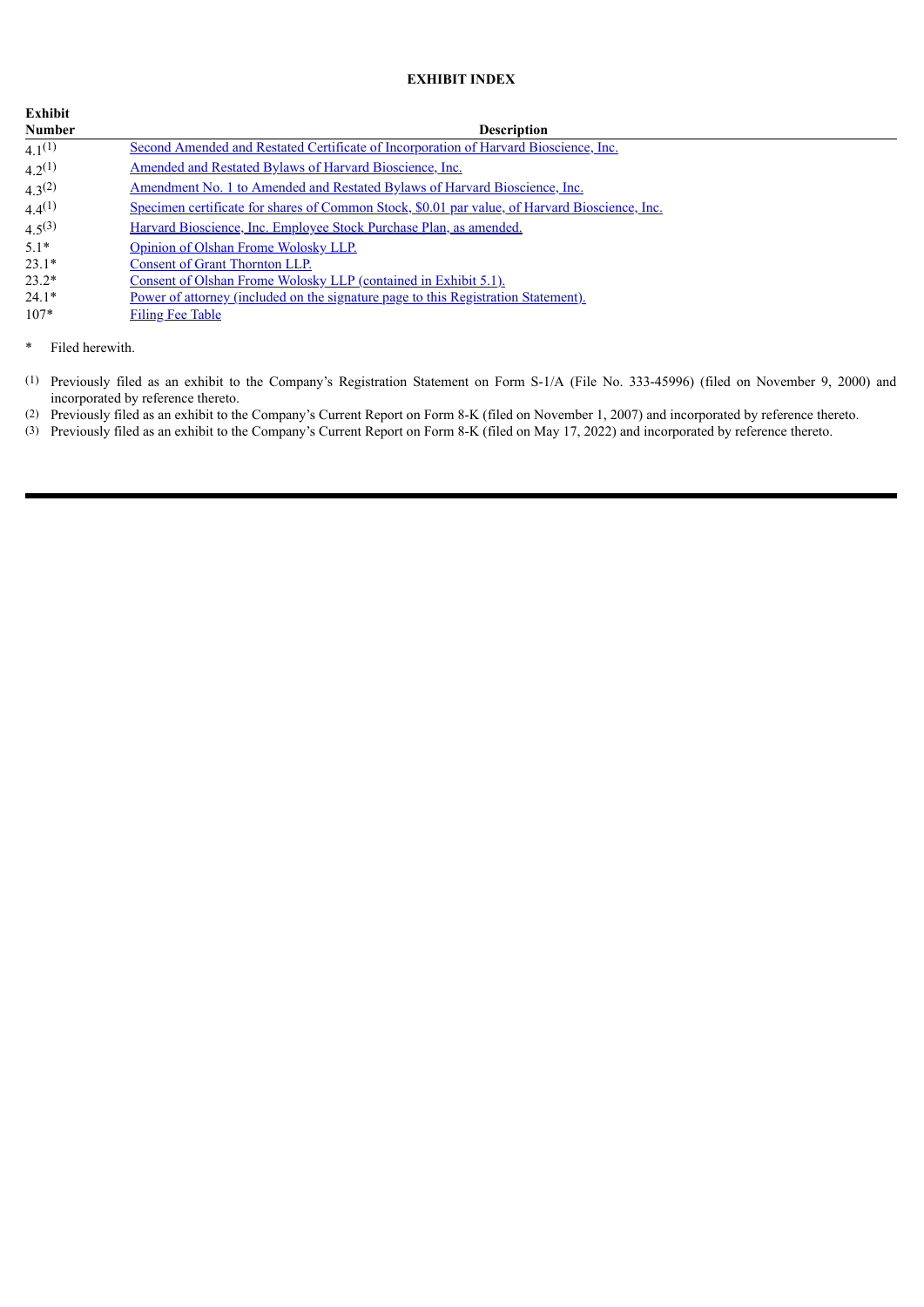## **SIGNATURES**

Pursuant to the requirements of the Securities Act of 1933, the Registrant certifies that it has reasonable grounds to believe that it meets all of the requirements for filing on Form S-8 and has duly caused this registration statement to be signed on its behalf by the undersigned, thereunto duly authorized, in the Town of Holliston, Massachusetts, on this 8<sup>th</sup> day of June, 2022.

#### HARVARD BIOSCIENCE, INC.

By: /s/ JAMES GREEN

*James Green, Chief Executive Of icer*

## **POWER OF ATTORNEY**

<span id="page-6-0"></span>KNOW ALL BY THESE PRESENTS that each individual whose signature appears below constitutes and appoints each of James Green and Michael A. Rossi as such person's true and lawful attorney-in-fact and agent with full power of substitution and resubstitution, for such person in such person's name, place and stead, in any and all capacities, to sign any and all amendments (including post-effective amendments) to this registration statement (or any registration statement for the same offering that is to be effective upon filing pursuant to Rule 462(b) under the Securities Act of 1933), and to file the same, with all exhibits thereto, and all documents in connection therewith, with the Securities and Exchange Commission, granting unto each said attorney-in-fact and agent full power and authority to do and perform each and every act and thing requisite and necessary to be done in and about the premises, as fully to all intents and purposes as such person might or could do in person, hereby ratifying and confirming all that any said attorney-in-fact and agent, or any substitute or substitutes of any of them, may lawfully do or cause to be done by virtue hereof.

Pursuant to the requirements of the Securities Act of 1933, this registration statement has been signed by the following persons in the capacities and on the date indicated. Each person listed below has signed this registration statement as an officer or director of Harvard Bioscience, Inc.

| <b>Signature</b>      | <b>Title</b>                                                   | Date         |
|-----------------------|----------------------------------------------------------------|--------------|
| /s/ JAMES GREEN       | Chief Executive Officer and Director                           | June 8, 2022 |
| James Green           | (Principal Executive Officer)                                  |              |
| /s/ MICHAEL A. ROSSI  | Chief Financial Officer                                        | June 8, 2022 |
| Michael A. Rossi      | (Principal Financial Officer and Principal Accounting Officer) |              |
| /s/ KATHERINE A. EADE | Director                                                       | June 8, 2022 |
| Katherine A. Eade     |                                                                |              |
| /s/ ALAN EDRICK       | Director                                                       | June 8, 2022 |
| Alan Edrick           |                                                                |              |
| /s/ THOMAS W. LOEWALD | Director                                                       | June 8, 2022 |
| Thomas W. Loewald     |                                                                |              |
| /s/ BERTRAND LOY      | Director                                                       | June 8, 2022 |
| <b>Bertrand Lov</b>   |                                                                |              |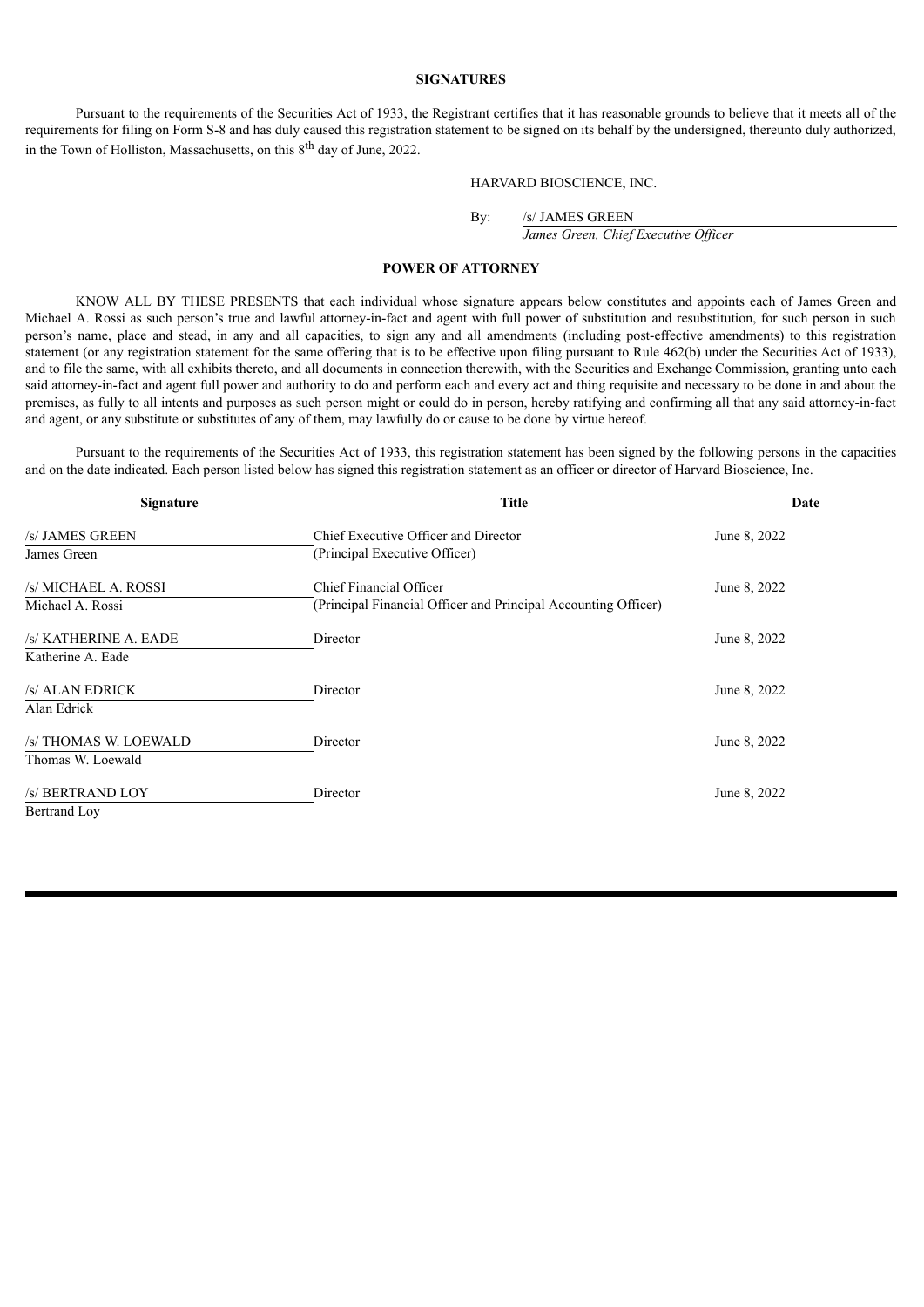# <span id="page-7-0"></span>H A

1325 AVENUE OF THE AMERICAS . NEW YORK, NEW YORK 10019 TELEPHONE: 212.451.2300 · FACSIMILE: 212.451.2222

June 8, 2022

Harvard Bioscience, Inc. 84 October Hill Road Holliston, Massachusetts 01746

Re: Registration Statement on Form S-8

Ladies and Gentlemen:

We have acted as counsel to Harvard Bioscience, Inc., a Delaware corporation (the "Company"), in connection with the filing with the Securities and Exchange Commission (the "Commission") of the Company's Registration Statement on Form S-8 (the "Registration Statement") relating to the registration of 500,000 shares (the "Shares") of the Company's common stock, par value \$0.01 per share (the "Common Stock"), issuable pursuant to the terms of and in the manner set forth in the Harvard Bioscience, Inc. Employee Stock Purchase Plan (as amended, the "ESPP"). This opinion letter is being delivered at the request of the Company and in accordance with the requirements of Item 601(b)(5) of Regulation S-K promulgated under the Securities Act of 1933, as amended (the "Securities Act").

We advise you that we have examined executed originals or copies certified or otherwise identified to our satisfaction of (i) the Registration Statement, (ii) the Company's Second Amended and Restated Certificate of Incorporation and Amended and Restated Bylaws, each as amended to date, (iii) the ESPP, and (iv) corporate proceedings of the Company, and such other documents, instruments and certificates of officers and representatives of the Company and of public officials, and we have made such examination of law, as we have deemed necessary or appropriate for purposes of the opinion expressed below.

We have assumed for purposes of rendering the opinion set forth herein, without any verification by us, the genuineness of all signatures, the legal capacity of all natural persons to execute and deliver documents, the authenticity and completeness of documents submitted to us as originals and the completeness and conformity with authentic original documents of all documents submitted to us as copies, and that all documents, books and records made available to us by the Company are accurate and complete.

On the basis of the foregoing and in reliance thereon and subject to the assumptions, qualifications and limitations set forth herein, we advise you that in our opinion, the Shares have been duly authorized and, when issued and paid for pursuant to the terms of and in the manner set forth in the ESPP, will be validly issued, fully paid and non-assessable.

We are members of the Bar of the State of New York. We express no opinion as to the effect of any laws other than the laws of the State of New York, the General Corporation Law of the State of Delaware and the federal laws of the United States of America, each as in effect on the date hereof.

This opinion speaks only at and as of its date and is based solely on the facts and circumstances known to us at and as of such date. We assume no obligation to revise or supplement this opinion to reflect any facts or circumstances that may hereafter come to our attention or any changes in fact or law that may hereafter occur.

We hereby consent to the filing of this opinion as an exhibit to the Registration Statement. In giving such consent, we do not thereby concede that our firm is within the category of persons whose consent is required under Section 7 of the Securities Act or the rules and regulations of the Commission thereunder.

> Very truly yours, /s/ Olshan Frome Wolosky LLP OLSHAN FROME WOLOSKY LLP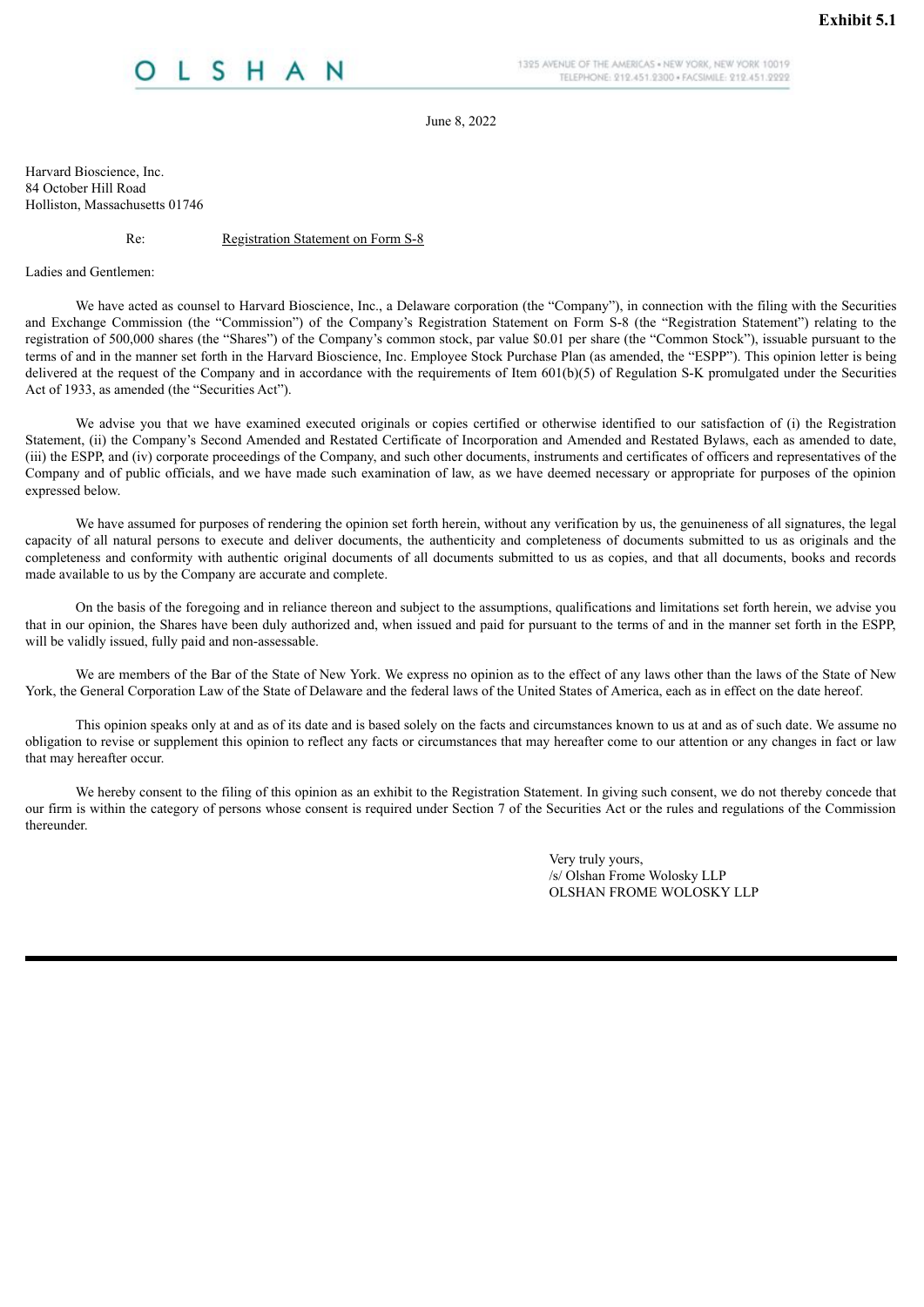# <span id="page-8-0"></span>CONSENT OF INDEPENDENT REGISTERED PUBLIC ACCOUNTING FIRM

We have issued our reports dated March 11, 2022 with respect to the consolidated financial statements and internal control over financial reporting of Harvard Bioscience, Inc., included in the Annual Report on Form 10-K for the year ended December 31, 2021, which are incorporated by reference in this Registration Statement. We consent to the incorporation by reference of the aforementioned reports in this Registration Statement.

## /s/ GRANT THORNTON LLP

Boston, Massachusetts June 8, 2022